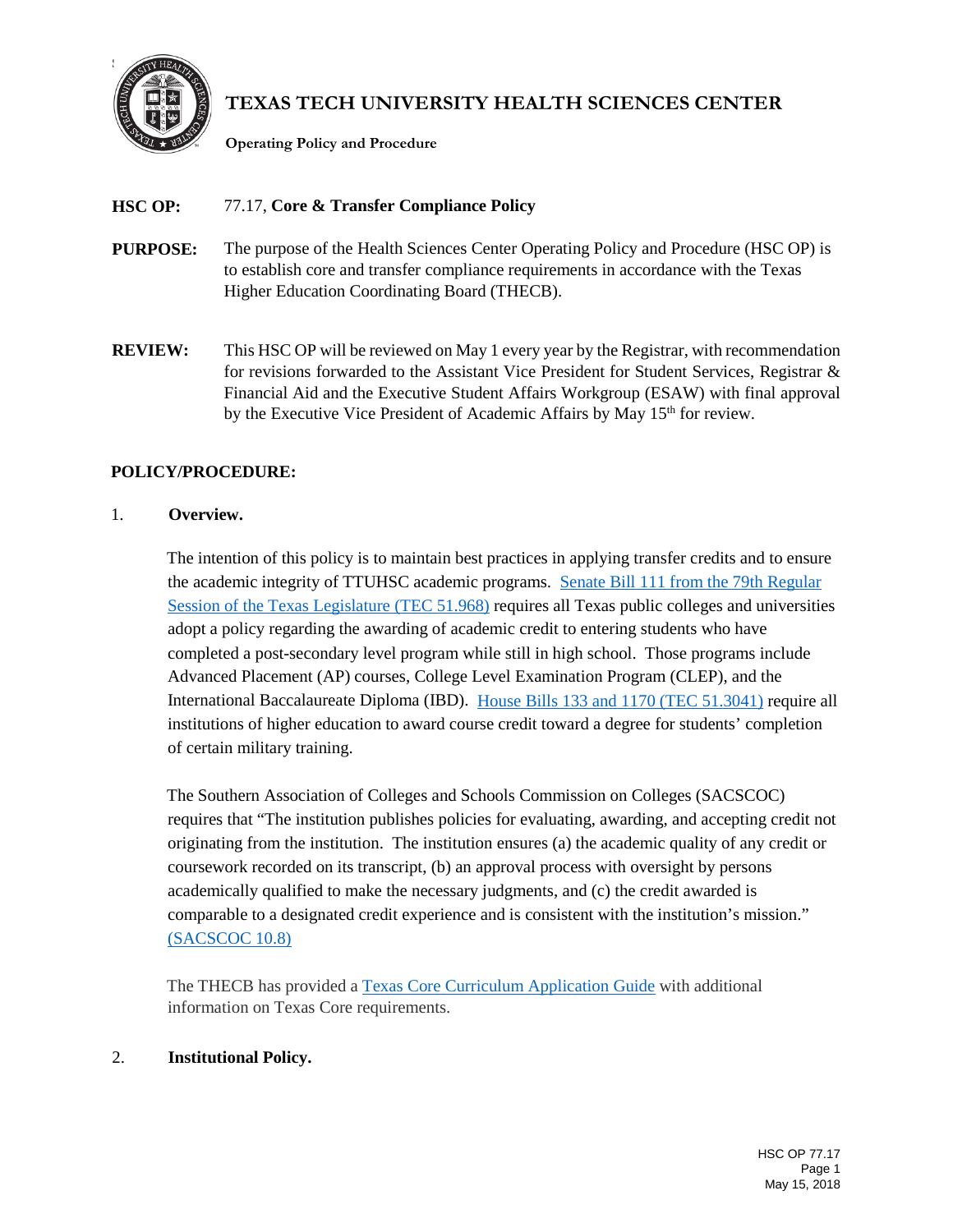a. TTUHSC does not offer lower division core curriculum courses but does follow Texas Core Curriculum as set forth by the THECB. General education requirements completed at a private or out-of-state institution may not be equivalent to the required Texas Core Curriculum, and may not excuse a student from not completing the Texas Core Curriculum. The student is responsible for completing the core requirements at another institution prior to beginning the program of study at TTUHSC as listed below:

#### **Core Curriculum Requirements:**

| *Course                                    | <b>Credits</b>  |
|--------------------------------------------|-----------------|
| Communication (010)                        | 6 credit hours  |
| Mathematics (020)                          | 3 credit hours  |
| Life and Physical Sciences (030)           | 6 credit hours  |
| Language, Philosophy and Culture (040)     | 3 credit hours  |
| Creative Arts (050)                        | 3 credit hours  |
| American History (060)                     | 6 credit hours  |
| Government/Political Science (070)         | 6 credit hours  |
| Social and Behavioral Sciences (080)       | 3 credit hours  |
| Component Area Option (090)                | 6 credit hours  |
| <b>Total Core Curriculum Requirements:</b> | 42 credit hours |

\*Course numbers listed are based on the Texas Common Course Numbering System (TCCNS). Check with your academic institution to verify the course number that corresponds with the TCCNS number.

A student's official transcript from another Texas public college or university must be notated as Core Complete so no additional core curriculum requirements will be imposed.

b. For all degrees awarded, and in accordance with accreditation guidelines under The Southern Association of College and Schools Commission on Colleges (SACSCOC[\),](http://www.sacscoc.org/pdf/2012PrinciplesOfAcreditation.pdf) a minimum of 25% of the baccalaureate coursework [\(SACSCOC 9.4\)](http://www.sacscoc.org/pdf/2018PrinciplesOfAcreditation.pdf) and a minimum of 33% of graduate coursework [\(SACSCOC 9.5\)](http://www.sacscoc.org/pdf/2018PrinciplesOfAcreditation.pdf) must be taken at the TTUHSC to receive a degree from the institution. The minimum applies to all baccalaureate coursework including courses taken the first two years of college.

# 3. **General Rules and Regulations.**

a. The program in which the student is applying for, prior to admission, will complete evaluation of core and transfer credits.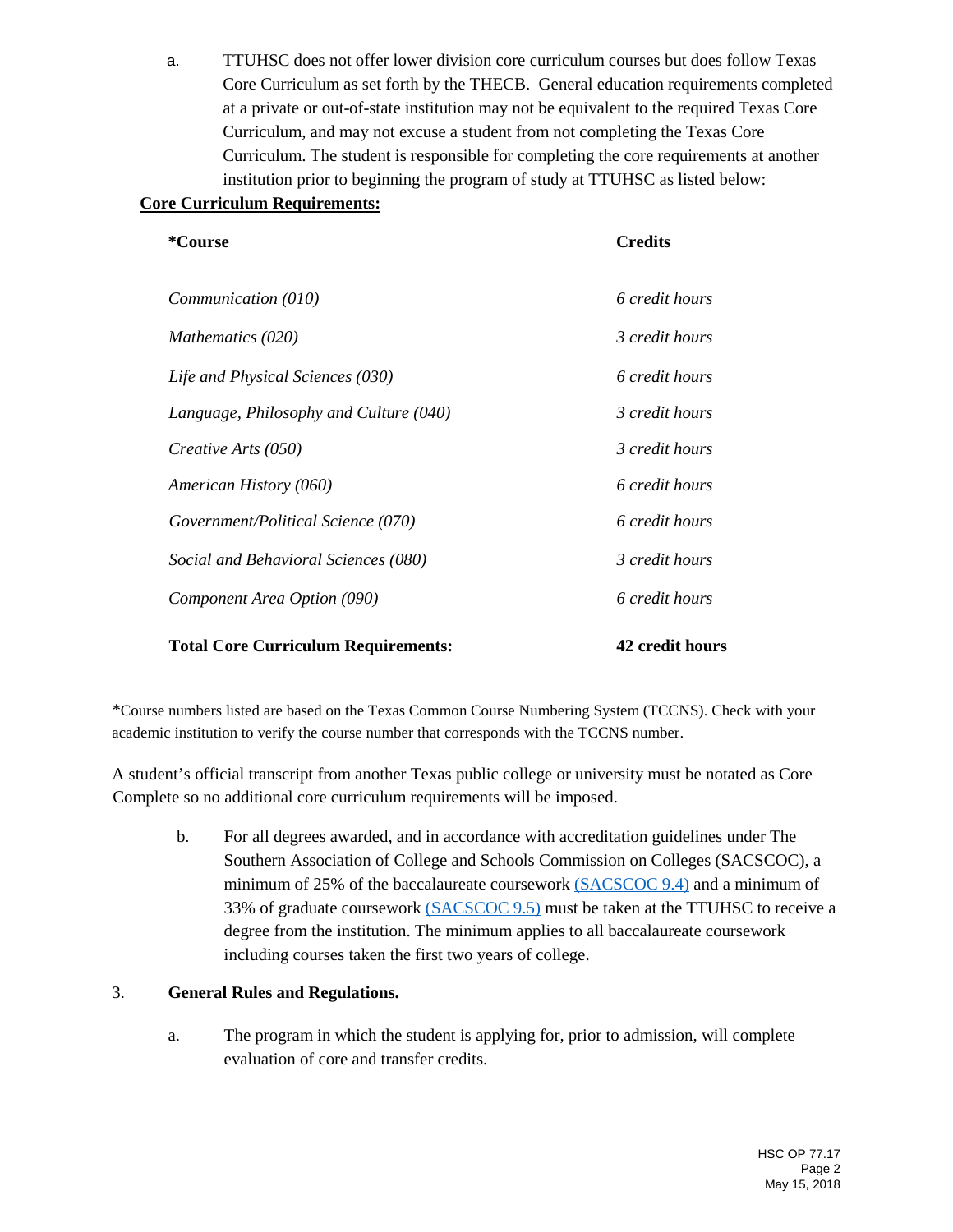- b. All official documents submitted to TTUHSC become property of the University and will not be returned or copied for the applicant.
- c. Any accepted applicant seeking credit at TTUHSC through any means must have met all admissions requirements including, but not limited to, assessment scores, minimum GPAs, submission of previous transcripts, pre-requisites, and the Texas Core curriculum. (See 2a)
- d. The total number of semester credit hours awarded for credit may vary depending upon the student's program of study. (See 2b)
- e. Credit granted will be reflected on the student's official transcript with a specific course number or a general subject prefix from TTUHSC. Transfer work applied to a student's degree program is noted as credit only on the TTUHSC transcript. Grades from prior institutions are not calculated into the overall GPA for TTUHSC.
- f. All students admitted to TTUHSC must provide a final transcript of all previous work at other institutions directly to their appropriate school, no later than the last day of the first term in which they are enrolled. Transcripts submitted to third party application services will be considered official as long as they come through a verification provider.

# 4. **Transfer Credit**

Transfer students must submit official transcripts from all previously attended institutions regardless of whether or not transfer credit is assigned or desired as a condition of admission.

- a. The student's transfer course work from college-level courses must have been earned at an institution whose course content and learning outcomes are comparable with current TTUHSC courses required in the student's program of study. Schools will submit a transfer request form to the Office of the Registrar for courses they determine meet their course requirements. *Please contact the TTUHSC School Official for specific degree program requirements of transfer coursework and minimum grade requirements.*
	- 1. Students should be prepared to obtain and provide supporting documentation for previous coursework, including course descriptions, syllabi, catalogs or any other documentation deemed appropriate by the School Official.
	- 2. Core and/or transfer course evaluation forms will be submitted for processing by the school to the Office of the Registrar by the 12th class day of the term in which the student is admitted. At this time, the forms will be compared to what has been entered in the student information system and adjustments will be made to ensure accuracy and consistency.
	- 3. Core and transfer courses will be entered into the student information system at the time of admittance. Adjustments will continue to occur throughout a student's attendance at TTUHSC as updated transcripts are received.
- b. Transfer of Courses from Texas Public Institutions: When applicable, the Office of the Registrar will use the [Texas Common Course Numbering System \(TCCNS\)](https://www.tccns.org/) to perform transfer of credit for courses offered by regionally accredited state institutions.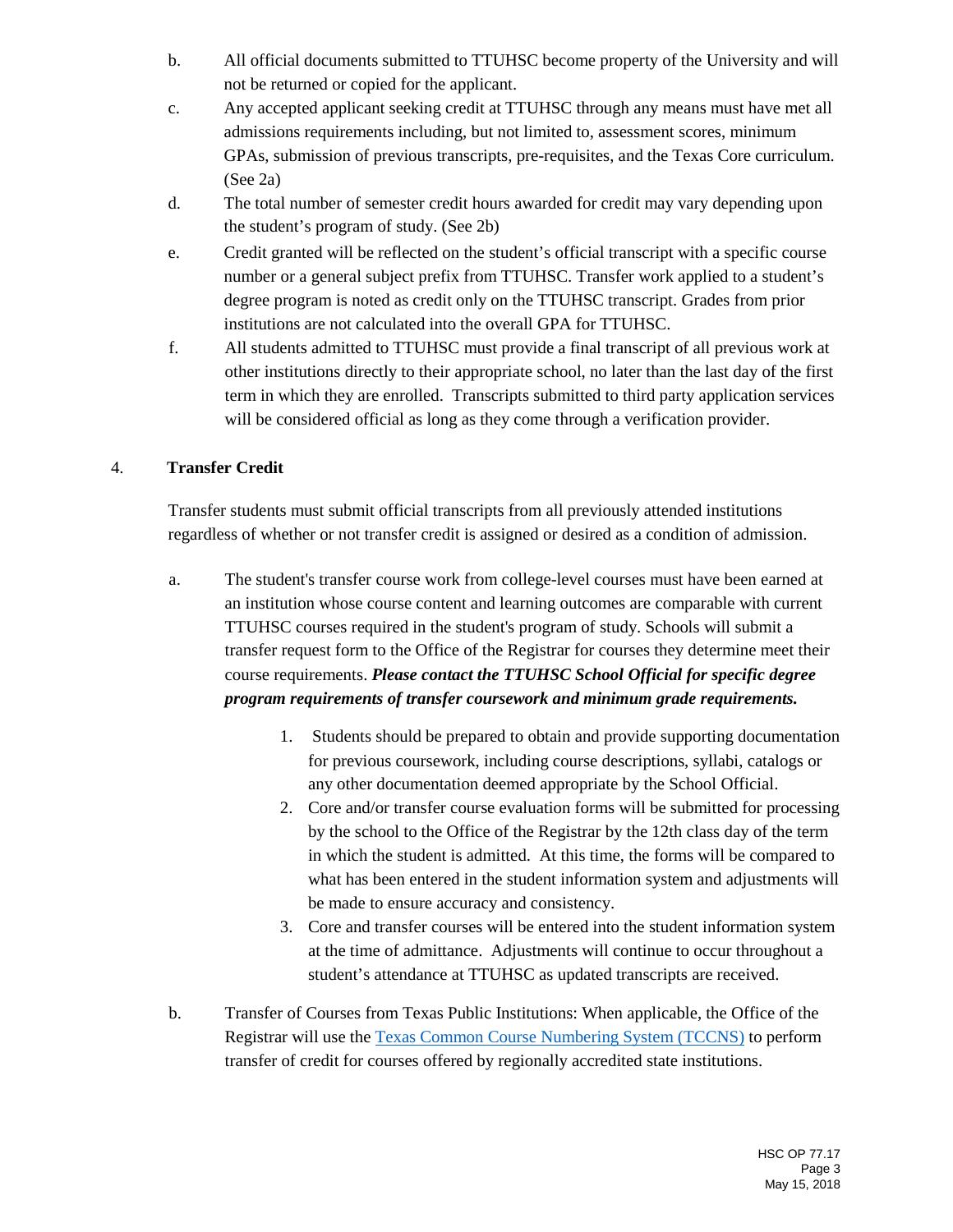- c. TTUHSC currently does not award academic credit for coursework taken on a non-credit basis.
- d. [19 Texas Administrative Code § 4.27 \(a\) and Texas Education Code Section 61.826](https://texreg.sos.state.tx.us/public/readtac$ext.TacPage?sl=R&app=9&p_dir=&p_rloc=&p_tloc=&p_ploc=&pg=1&p_tac=&ti=19&pt=1&ch=4&rl=27) states the following steps can be taken to dispute transfer credit for lower-division courses:
	- 1. If an institution of higher education does not accept course credit earned by a student at another institution of higher education, the receiving institution shall give written notice to the student and to the sending institution that transfer of the course credit is denied, and shall include in that notice the reasons for denying the credit. Attached to the written notice shall be the procedures for resolution of transfer disputes for lower-division courses as outlined in this section, accompanied by clear instructions outlining the procedure for appealing the decision to the [Texas Higher Education Coordinating Board Commissioner of Higher](http://www.thecb.state.tx.us/index.cfm?objectid=FBE1507F-C5D0-FC95-369EF7AC883B5F24)  [Education.](http://www.thecb.state.tx.us/index.cfm?objectid=FBE1507F-C5D0-FC95-369EF7AC883B5F24)
	- 2. A student who receives notice as specified in paragraph (1) of this subsection may dispute the denial of credit by contacting a school official at either the sending or the receiving institution.
	- 3. The two institutions and the student shall attempt to resolve the transfer of the course credit in accordance with the THECB rules and guidelines.
	- 4. If the transfer dispute is not resolved to the satisfaction of the student or the sending institution within 45 days after the date the student received written notice of denial, the sending institution may notify the Texas Higher Education Coordinating Board Commissioner of Higher Education in writing of the request for transfer dispute resolution. The institution that denies the course credit for transfer shall also notify the Texas Higher Education Coordinating Board Commissioner of Higher Education in writing of its denial and the reasons for the denial.

#### 5. **Second degree programs**

Where a student has already earned a bachelor degree, the school will ensure that the equivalent of 42 Texas core hours are complete to be considered core compliant.

Any student who does not show core complete on their transcript for their previous degree will have their courses evaluated by the program in which they are applying to determine if any previous course work would fulfill the core curriculum requirements for TTUHSC.

#### 6. **Foreign Transcripts**

For any foreign transcripts, a foreign transcript evaluation must be submitted in lieu of the official transcript. Accepted courses on foreign transcript evaluations must be supported with proper documentation (i.e. course syllabus or catalog description) to justify equivalency. As schools